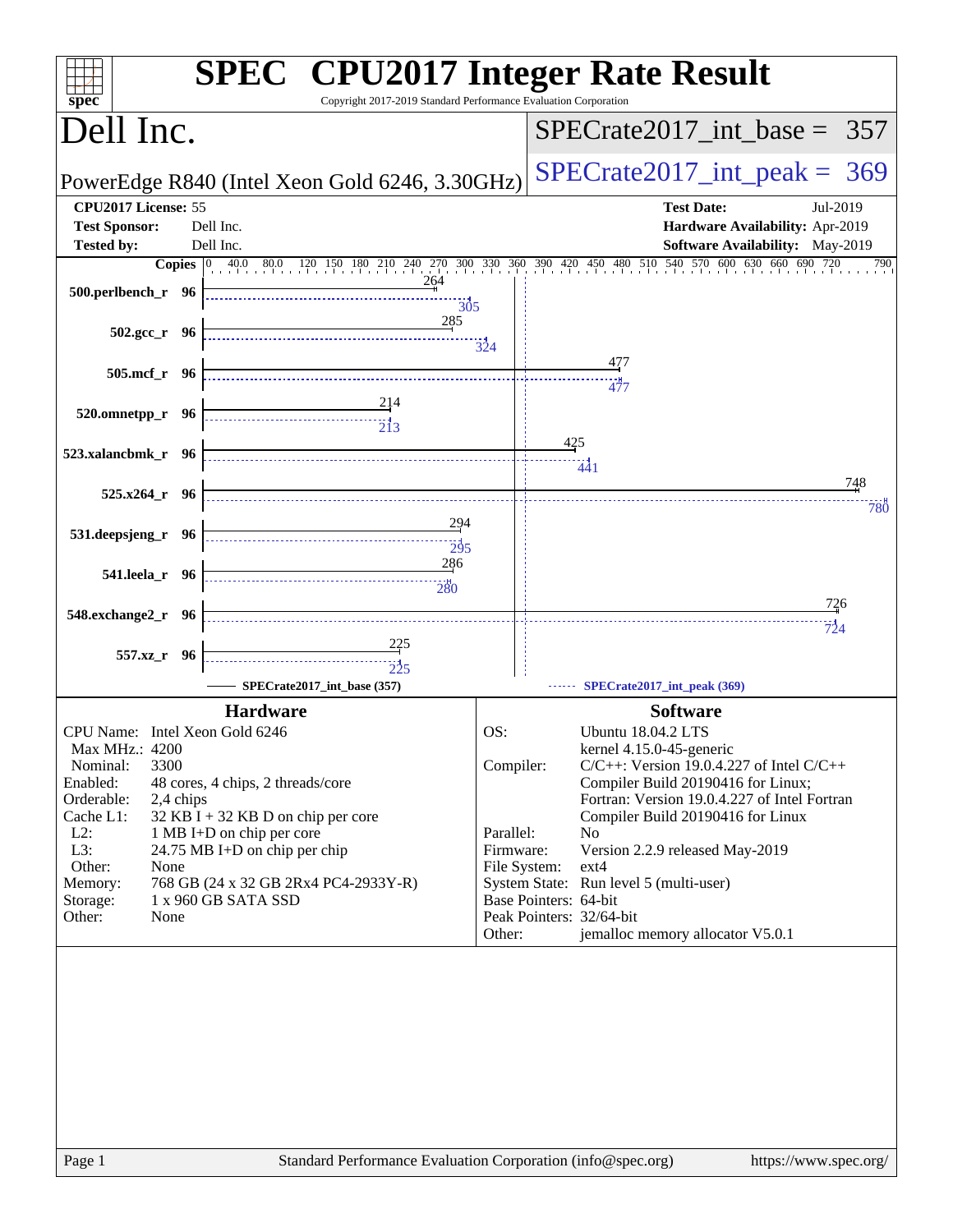| <b>SPEC CPU2017 Integer Rate Result</b><br>spec<br>Copyright 2017-2019 Standard Performance Evaluation Corporation |               |                |       |                |       |                |       |               |                |              |                |                                |                                        |              |
|--------------------------------------------------------------------------------------------------------------------|---------------|----------------|-------|----------------|-------|----------------|-------|---------------|----------------|--------------|----------------|--------------------------------|----------------------------------------|--------------|
| Dell Inc.                                                                                                          |               |                |       |                |       |                |       |               |                |              |                | $SPECTate2017$ _int_base = 357 |                                        |              |
| $SPECTate2017\_int\_peak = 369$<br>PowerEdge R840 (Intel Xeon Gold 6246, 3.30GHz)                                  |               |                |       |                |       |                |       |               |                |              |                |                                |                                        |              |
| CPU2017 License: 55<br><b>Test Date:</b><br>Jul-2019                                                               |               |                |       |                |       |                |       |               |                |              |                |                                |                                        |              |
| <b>Test Sponsor:</b><br>Dell Inc.<br>Hardware Availability: Apr-2019                                               |               |                |       |                |       |                |       |               |                |              |                |                                |                                        |              |
| <b>Tested by:</b>                                                                                                  | Dell Inc.     |                |       |                |       |                |       |               |                |              |                |                                | <b>Software Availability:</b> May-2019 |              |
| <b>Results Table</b>                                                                                               |               |                |       |                |       |                |       |               |                |              |                |                                |                                        |              |
|                                                                                                                    |               |                |       | <b>Base</b>    |       |                |       | Peak          |                |              |                |                                |                                        |              |
| <b>Benchmark</b>                                                                                                   | <b>Copies</b> | <b>Seconds</b> | Ratio | <b>Seconds</b> | Ratio | <b>Seconds</b> | Ratio | <b>Copies</b> | <b>Seconds</b> | <b>Ratio</b> | <b>Seconds</b> | <b>Ratio</b>                   | <b>Seconds</b>                         | <b>Ratio</b> |
| $500.$ perlbench_r                                                                                                 | 96            | 578            | 264   | 572            | 267   |                |       | 96            | 501            | 305          | 500            | 306                            |                                        |              |
| $502.\text{sec}$                                                                                                   | 96            | 476            | 285   | 476            | 285   |                |       | 96            | 419            | 324          | 419            | 324                            |                                        |              |
| $505$ .mcf r                                                                                                       | 96            | 325            | 477   | <b>326</b>     | 477   |                |       | 96            | 324            | 479          | <b>326</b>     | 477                            |                                        |              |
| 520.omnetpp_r                                                                                                      | 96            | 587            | 214   | 589            | 214   |                |       | 96            | 590            | 213          | 588            | 2.14                           |                                        |              |
| 523.xalancbmk r                                                                                                    | 96            | 238            | 426   | 238            | 425   |                |       | 96            | <b>230</b>     | 441          | 229            | 442                            |                                        |              |
| $525.x264$ r                                                                                                       | 96            | 225            | 748   | 224            | 751   |                |       | 96            | <b>215</b>     | 780          | 215            | 783                            |                                        |              |
| 531.deepsjeng_r                                                                                                    | 96            | 373            | 295   | 374            | 294   |                |       | 96            | 373            | 295          | 373            | 295                            |                                        |              |
| 541.leela r                                                                                                        | 96            | 556            | 286   | 556            | 286   |                |       | 96            | 561            | 283          | 568            | 280                            |                                        |              |
| 548.exchange2_r                                                                                                    | 96            | 346            | 727   | 347            | 726   |                |       | 96            | 347            | 724          | 347            | 725                            |                                        |              |
| 557.xz r                                                                                                           | 96            | 460            | 225   | 460            | 225   |                |       | 96            | 460            | 225          | 459            | 226                            |                                        |              |
| $SPECrate2017$ int base =<br>357                                                                                   |               |                |       |                |       |                |       |               |                |              |                |                                |                                        |              |

**[SPECrate2017\\_int\\_peak =](http://www.spec.org/auto/cpu2017/Docs/result-fields.html#SPECrate2017intpeak) 369**

Results appear in the [order in which they were run](http://www.spec.org/auto/cpu2017/Docs/result-fields.html#RunOrder). Bold underlined text [indicates a median measurement](http://www.spec.org/auto/cpu2017/Docs/result-fields.html#Median).

#### **[Submit Notes](http://www.spec.org/auto/cpu2017/Docs/result-fields.html#SubmitNotes)**

 The numactl mechanism was used to bind copies to processors. The config file option 'submit' was used to generate numactl commands to bind each copy to a specific processor. For details, please see the config file.

### **[General Notes](http://www.spec.org/auto/cpu2017/Docs/result-fields.html#GeneralNotes)**

Environment variables set by runcpu before the start of the run: LD\_LIBRARY\_PATH = "/home/cpu2017/lib/intel64:/home/cpu2017/lib/ia32:/home/cpu2017/je5.0.1-32" Binaries compiled on a system with 1x Intel Core i9-7900X CPU + 32GB RAM memory using Redhat Enterprise Linux 7.5 NA: The test sponsor attests, as of date of publication, that CVE-2017-5754 (Meltdown) is mitigated in the system as tested and documented. Yes: The test sponsor attests, as of date of publication, that CVE-2017-5753 (Spectre variant 1) is mitigated in the system as tested and documented. Yes: The test sponsor attests, as of date of publication, that CVE-2017-5715 (Spectre variant 2) is mitigated in the system as tested and documented. Transparent Huge Pages enabled by default Prior to runcpu invocation Filesystem page cache synced and cleared with: sync; echo 3> /proc/sys/vm/drop\_caches runcpu command invoked through numactl i.e.: numactl --interleave=all runcpu <etc> jemalloc, a general purpose malloc implementation built with the RedHat Enterprise 7.5, and the system compiler gcc 4.8.5 sources available from jemalloc.net or <https://github.com/jemalloc/jemalloc/releases>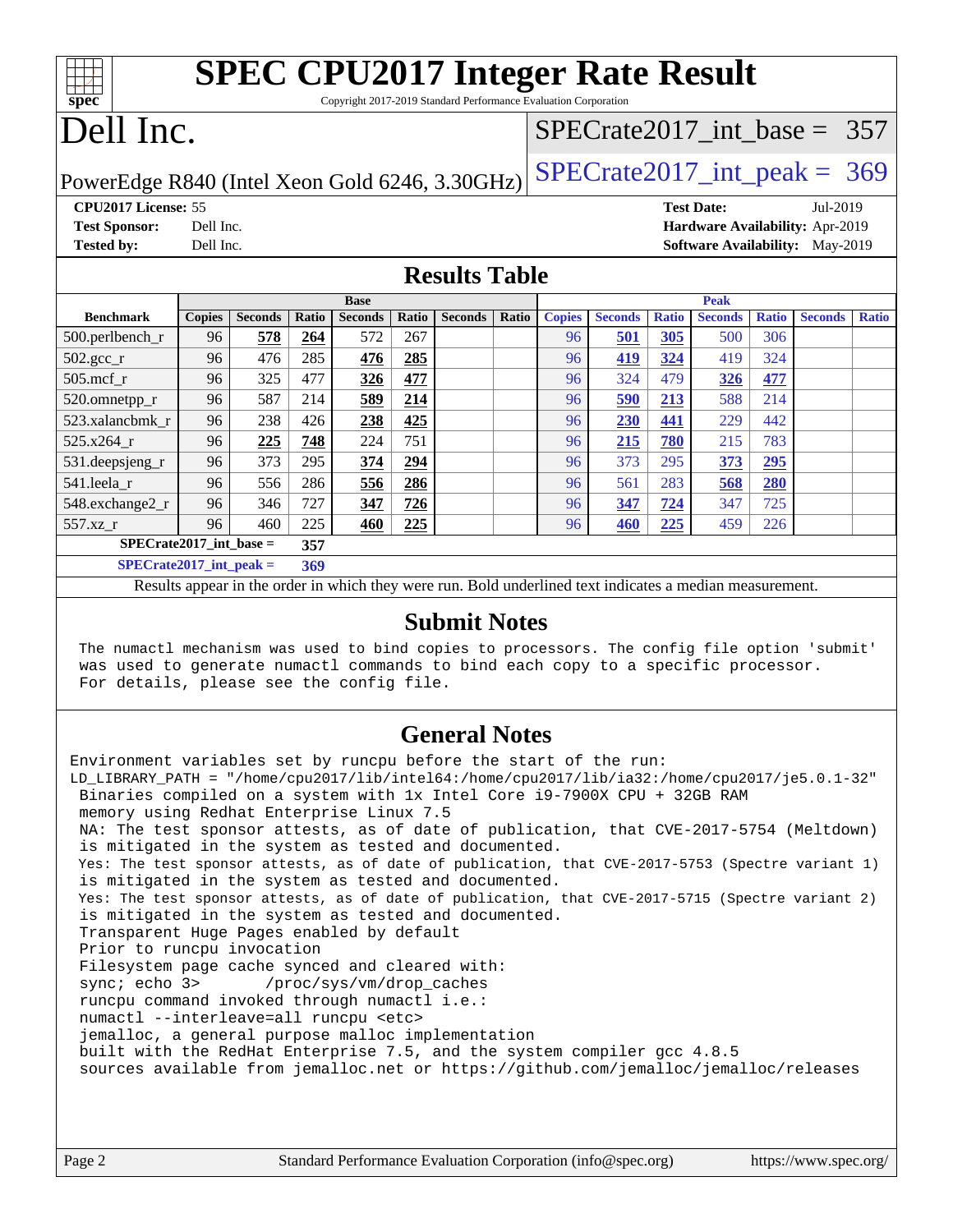| $spec^*$                                                                                                                                                                                                                                                                                                                                                                                                                                                                                                                                                                                                                                                                                                                                                                                                                                                                                                                                                                                                                                                                                                                                                                                                                                                        | Copyright 2017-2019 Standard Performance Evaluation Corporation                                                                                                                                                                                                                           | <b>SPEC CPU2017 Integer Rate Result</b>                                                                                                                     |                       |
|-----------------------------------------------------------------------------------------------------------------------------------------------------------------------------------------------------------------------------------------------------------------------------------------------------------------------------------------------------------------------------------------------------------------------------------------------------------------------------------------------------------------------------------------------------------------------------------------------------------------------------------------------------------------------------------------------------------------------------------------------------------------------------------------------------------------------------------------------------------------------------------------------------------------------------------------------------------------------------------------------------------------------------------------------------------------------------------------------------------------------------------------------------------------------------------------------------------------------------------------------------------------|-------------------------------------------------------------------------------------------------------------------------------------------------------------------------------------------------------------------------------------------------------------------------------------------|-------------------------------------------------------------------------------------------------------------------------------------------------------------|-----------------------|
| Dell Inc.                                                                                                                                                                                                                                                                                                                                                                                                                                                                                                                                                                                                                                                                                                                                                                                                                                                                                                                                                                                                                                                                                                                                                                                                                                                       |                                                                                                                                                                                                                                                                                           | $SPECrate2017\_int\_base = 357$                                                                                                                             |                       |
| PowerEdge R840 (Intel Xeon Gold 6246, 3.30GHz)                                                                                                                                                                                                                                                                                                                                                                                                                                                                                                                                                                                                                                                                                                                                                                                                                                                                                                                                                                                                                                                                                                                                                                                                                  |                                                                                                                                                                                                                                                                                           | $SPECrate2017\_int\_peak = 369$                                                                                                                             |                       |
| CPU2017 License: 55<br><b>Test Sponsor:</b><br>Dell Inc.<br>Dell Inc.<br><b>Tested by:</b>                                                                                                                                                                                                                                                                                                                                                                                                                                                                                                                                                                                                                                                                                                                                                                                                                                                                                                                                                                                                                                                                                                                                                                      |                                                                                                                                                                                                                                                                                           | <b>Test Date:</b><br>Hardware Availability: Apr-2019<br>Software Availability: May-2019                                                                     | Jul-2019              |
|                                                                                                                                                                                                                                                                                                                                                                                                                                                                                                                                                                                                                                                                                                                                                                                                                                                                                                                                                                                                                                                                                                                                                                                                                                                                 | <b>Platform Notes</b>                                                                                                                                                                                                                                                                     |                                                                                                                                                             |                       |
| BIOS settings:<br>ADDDC setting disabled<br>Virtualization Technology disabled<br>DCU Streamer Prefetcher disabled<br>System Profile set to Custom<br>CPU Performance set to Maximum Performance<br>C States set to Autonomous<br>C1E disabled<br>Uncore Frequency set to Dynamic<br>Energy Efficiency Policy set to Performance<br>Memory Patrol Scrub disabled<br>Logical Processor enabled<br>CPU Interconnect Bus Link Power Management disabled<br>PCI ASPM L1 Link Power Management disabled<br>Sysinfo program /home/cpu2017/bin/sysinfo<br>Rev: r5974 of 2018-05-19 9bcde8f2999c33d61f64985e45859ea9<br>running on intel-sut Wed Jul 10 03:23:21 2019<br>SUT (System Under Test) info as seen by some common utilities.<br>For more information on this section, see<br>https://www.spec.org/cpu2017/Docs/config.html#sysinfo<br>From /proc/cpuinfo<br>model name : Intel(R) Xeon(R) Gold 6246 CPU @ 3.30GHz<br>"physical id"s (chips)<br>96 "processors"<br>cpu cores $: 12$<br>siblings : 24<br>From 1scpu:<br>Architecture:<br>$CPU$ op-mode(s):<br>Byte Order:<br>CPU(s):<br>On-line CPU(s) list: $0-95$<br>Thread(s) per core:<br>$\overline{2}$<br>Core(s) per socket:<br>Socket(s):<br>4<br>NUMA node(s):<br>8<br>Vendor ID:<br>CPU family:<br>6 | physical 0: cores 0 2 4 8 9 10 11 17 18 19 25 27<br>physical 1: cores 0 2 4 8 9 10 17 18 19 20 25 27<br>physical 2: cores 0 2 3 4 8 9 10 11 17 18 25 27<br>physical 3: cores 1 2 3 4 8 9 10 11 17 18 25 27<br>x86 64<br>$32$ -bit, $64$ -bit<br>Little Endian<br>96<br>12<br>GenuineIntel | cores, siblings (Caution: counting these is hw and system dependent. The following<br>excerpts from /proc/cpuinfo might not be reliable. Use with caution.) |                       |
|                                                                                                                                                                                                                                                                                                                                                                                                                                                                                                                                                                                                                                                                                                                                                                                                                                                                                                                                                                                                                                                                                                                                                                                                                                                                 | (Continued on next page)                                                                                                                                                                                                                                                                  |                                                                                                                                                             |                       |
| Page 3                                                                                                                                                                                                                                                                                                                                                                                                                                                                                                                                                                                                                                                                                                                                                                                                                                                                                                                                                                                                                                                                                                                                                                                                                                                          | Standard Performance Evaluation Corporation (info@spec.org)                                                                                                                                                                                                                               |                                                                                                                                                             | https://www.spec.org/ |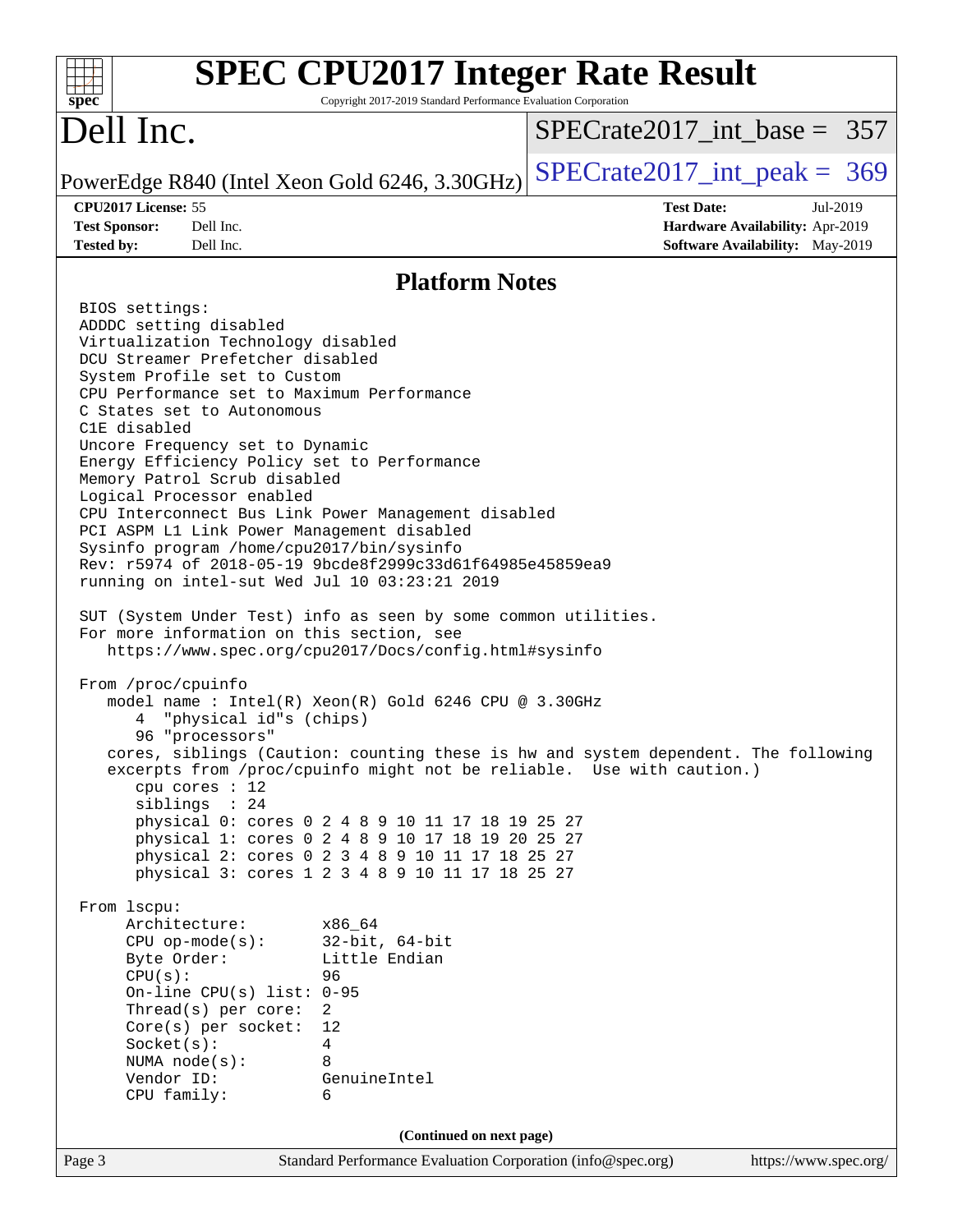

# **[SPEC CPU2017 Integer Rate Result](http://www.spec.org/auto/cpu2017/Docs/result-fields.html#SPECCPU2017IntegerRateResult)**

Copyright 2017-2019 Standard Performance Evaluation Corporation

## Dell Inc.

[SPECrate2017\\_int\\_base =](http://www.spec.org/auto/cpu2017/Docs/result-fields.html#SPECrate2017intbase) 357

PowerEdge R840 (Intel Xeon Gold 6246, 3.30GHz)  $\text{SPECrate2017\_int\_peak} = 369$ 

**[CPU2017 License:](http://www.spec.org/auto/cpu2017/Docs/result-fields.html#CPU2017License)** 55 **[Test Date:](http://www.spec.org/auto/cpu2017/Docs/result-fields.html#TestDate)** Jul-2019 **[Test Sponsor:](http://www.spec.org/auto/cpu2017/Docs/result-fields.html#TestSponsor)** Dell Inc. **[Hardware Availability:](http://www.spec.org/auto/cpu2017/Docs/result-fields.html#HardwareAvailability)** Apr-2019 **[Tested by:](http://www.spec.org/auto/cpu2017/Docs/result-fields.html#Testedby)** Dell Inc. Dell Inc. **[Software Availability:](http://www.spec.org/auto/cpu2017/Docs/result-fields.html#SoftwareAvailability)** May-2019

### **[Platform Notes \(Continued\)](http://www.spec.org/auto/cpu2017/Docs/result-fields.html#PlatformNotes)**

| Model:                                                                  | 85                                                                                                                                                                         |  |  |  |  |  |  |  |
|-------------------------------------------------------------------------|----------------------------------------------------------------------------------------------------------------------------------------------------------------------------|--|--|--|--|--|--|--|
| Model name:                                                             | $Intel(R)$ Xeon $(R)$ Gold 6246 CPU @ 3.30GHz                                                                                                                              |  |  |  |  |  |  |  |
| Stepping:                                                               | 7                                                                                                                                                                          |  |  |  |  |  |  |  |
| CPU MHz:                                                                | 3118.335                                                                                                                                                                   |  |  |  |  |  |  |  |
| BogoMIPS:                                                               | 6600.00                                                                                                                                                                    |  |  |  |  |  |  |  |
| Virtualization:                                                         | $VT - x$                                                                                                                                                                   |  |  |  |  |  |  |  |
| Lld cache:                                                              | 32K                                                                                                                                                                        |  |  |  |  |  |  |  |
| Lli cache:<br>L2 cache:                                                 | 32K<br>1024K                                                                                                                                                               |  |  |  |  |  |  |  |
| L3 cache:                                                               | 25344K                                                                                                                                                                     |  |  |  |  |  |  |  |
| NUMA node0 CPU(s):                                                      | 0, 8, 16, 24, 32, 40, 48, 56, 64, 72, 80, 88                                                                                                                               |  |  |  |  |  |  |  |
| NUMA nodel CPU(s):                                                      | 1, 9, 17, 21, 25, 41, 49, 57, 65, 69, 73, 89                                                                                                                               |  |  |  |  |  |  |  |
| NUMA node2 CPU(s):                                                      | 2, 10, 18, 26, 34, 42, 50, 58, 66, 74, 82, 90                                                                                                                              |  |  |  |  |  |  |  |
| NUMA $node3$ $CPU(s):$                                                  | 3, 11, 19, 27, 35, 43, 51, 59, 67, 75, 83, 91                                                                                                                              |  |  |  |  |  |  |  |
| NUMA node4 CPU(s):                                                      | 4, 12, 20, 28, 36, 44, 52, 60, 68, 76, 84, 92                                                                                                                              |  |  |  |  |  |  |  |
| NUMA node5 $CPU(s):$                                                    | 5, 13, 29, 33, 37, 45, 53, 61, 77, 81, 85, 93                                                                                                                              |  |  |  |  |  |  |  |
| NUMA $node6$ $CPU(s):$                                                  | 6, 14, 22, 30, 38, 46, 54, 62, 70, 78, 86, 94                                                                                                                              |  |  |  |  |  |  |  |
| NUMA node7 CPU(s):                                                      | 7, 15, 23, 31, 39, 47, 55, 63, 71, 79, 87, 95                                                                                                                              |  |  |  |  |  |  |  |
| Flaqs:                                                                  | fpu vme de pse tsc msr pae mce cx8 apic sep mtrr pge mca cmov                                                                                                              |  |  |  |  |  |  |  |
|                                                                         | pat pse36 clflush dts acpi mmx fxsr sse sse2 ss ht tm pbe syscall nx pdpelgb rdtscp<br>lm constant_tsc art arch_perfmon pebs bts rep_good nopl xtopology nonstop_tsc cpuid |  |  |  |  |  |  |  |
|                                                                         | aperfmperf pni pclmulqdq dtes64 monitor ds_cpl vmx smx est tm2 ssse3 sdbg fma cx16                                                                                         |  |  |  |  |  |  |  |
|                                                                         | xtpr pdcm pcid dca sse4_1 sse4_2 x2apic movbe popcnt aes xsave avx f16c rdrand                                                                                             |  |  |  |  |  |  |  |
|                                                                         | lahf_lm abm 3dnowprefetch cpuid_fault epb cat_13 cdp_13 invpcid_single intel_ppin                                                                                          |  |  |  |  |  |  |  |
|                                                                         | ssbd mba ibrs ibpb stibp ibrs_enhanced tpr_shadow vnmi flexpriority ept vpid                                                                                               |  |  |  |  |  |  |  |
|                                                                         | fsgsbase tsc_adjust bmil hle avx2 smep bmi2 erms invpcid rtm cqm mpx rdt_a avx512f                                                                                         |  |  |  |  |  |  |  |
|                                                                         | avx512dq rdseed adx smap clflushopt clwb intel_pt avx512cd avx512bw avx512vl                                                                                               |  |  |  |  |  |  |  |
|                                                                         | xsaveopt xsavec xgetbvl xsaves cqm_llc cqm_occup_llc cqm_mbm_total cqm_mbm_local                                                                                           |  |  |  |  |  |  |  |
|                                                                         | dtherm ida arat pln pts pku ospke avx512_vnni flush_lld arch_capabilities                                                                                                  |  |  |  |  |  |  |  |
| /proc/cpuinfo cache data                                                |                                                                                                                                                                            |  |  |  |  |  |  |  |
| cache size : 25344 KB                                                   |                                                                                                                                                                            |  |  |  |  |  |  |  |
|                                                                         |                                                                                                                                                                            |  |  |  |  |  |  |  |
|                                                                         | From numactl --hardware WARNING: a numactl 'node' might or might not correspond to a                                                                                       |  |  |  |  |  |  |  |
| physical chip.                                                          |                                                                                                                                                                            |  |  |  |  |  |  |  |
| $available: 8 nodes (0-7)$                                              |                                                                                                                                                                            |  |  |  |  |  |  |  |
| node 0 cpus: 0 8 16 24 32 40 48 56 64 72 80 88                          |                                                                                                                                                                            |  |  |  |  |  |  |  |
| node 0 size: 95148 MB                                                   |                                                                                                                                                                            |  |  |  |  |  |  |  |
| node 0 free: 94962 MB<br>node 1 cpus: 1 9 17 21 25 41 49 57 65 69 73 89 |                                                                                                                                                                            |  |  |  |  |  |  |  |
| node 1 size: 96765 MB                                                   |                                                                                                                                                                            |  |  |  |  |  |  |  |
| node 1 free: 96562 MB                                                   |                                                                                                                                                                            |  |  |  |  |  |  |  |
|                                                                         | node 2 cpus: 2 10 18 26 34 42 50 58 66 74 82 90                                                                                                                            |  |  |  |  |  |  |  |
| node 2 size: 96765 MB                                                   |                                                                                                                                                                            |  |  |  |  |  |  |  |
| node 2 free: 96603 MB                                                   |                                                                                                                                                                            |  |  |  |  |  |  |  |
|                                                                         | node 3 cpus: 3 11 19 27 35 43 51 59 67 75 83 91                                                                                                                            |  |  |  |  |  |  |  |
| node 3 size: 96765 MB                                                   |                                                                                                                                                                            |  |  |  |  |  |  |  |
|                                                                         |                                                                                                                                                                            |  |  |  |  |  |  |  |
|                                                                         | (Continued on next page)                                                                                                                                                   |  |  |  |  |  |  |  |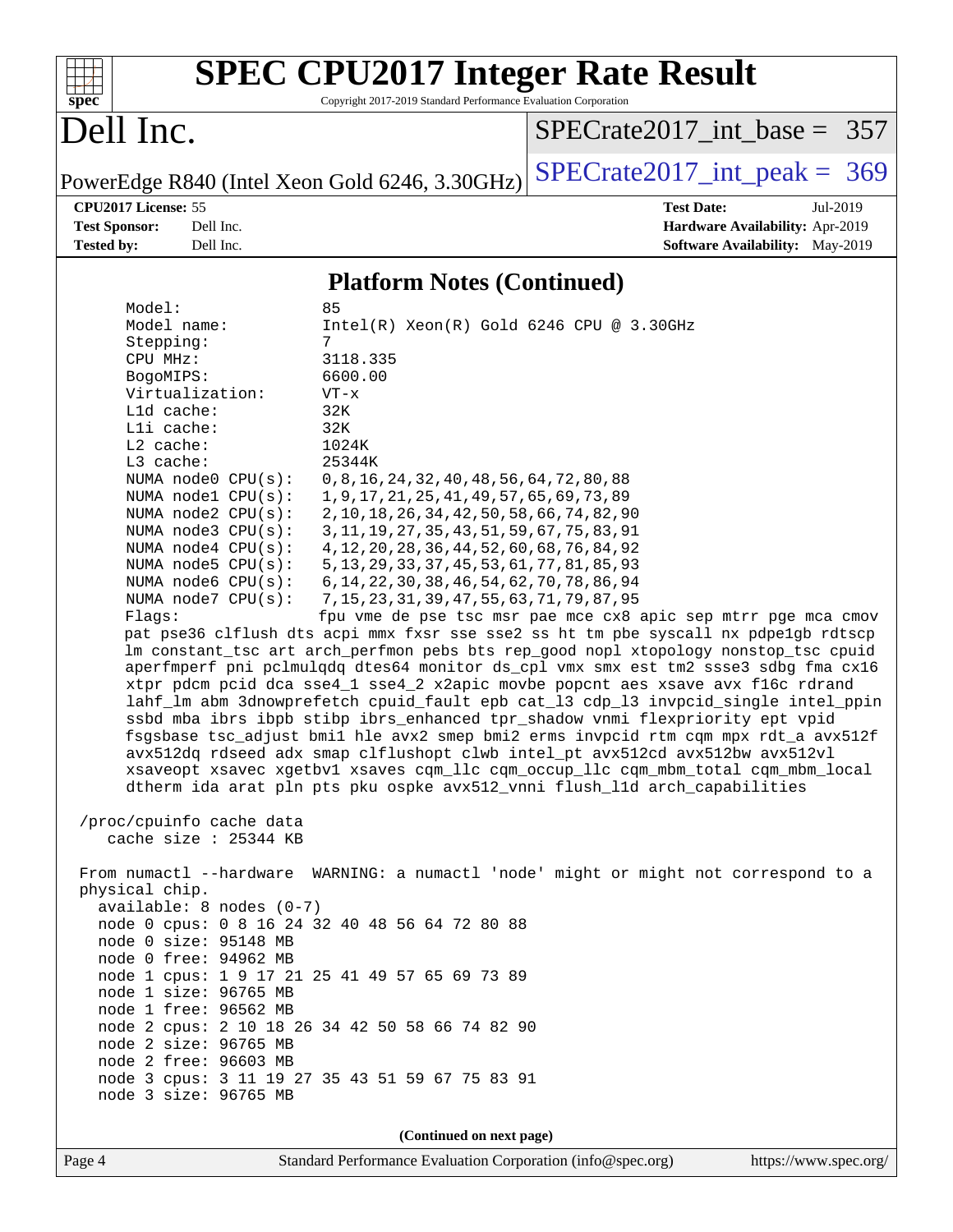| <b>SPEC CPU2017 Integer Rate Result</b>                                                                                                                        |                                                                                                     |
|----------------------------------------------------------------------------------------------------------------------------------------------------------------|-----------------------------------------------------------------------------------------------------|
| spec<br>Copyright 2017-2019 Standard Performance Evaluation Corporation<br>Dell Inc.                                                                           | $SPECrate2017$ int base = 357                                                                       |
| PowerEdge R840 (Intel Xeon Gold 6246, 3.30GHz)                                                                                                                 | $SPECrate2017\_int\_peak = 369$                                                                     |
| CPU2017 License: 55<br><b>Test Sponsor:</b><br>Dell Inc.<br><b>Tested by:</b><br>Dell Inc.                                                                     | <b>Test Date:</b><br>Jul-2019<br>Hardware Availability: Apr-2019<br>Software Availability: May-2019 |
| <b>Platform Notes (Continued)</b>                                                                                                                              |                                                                                                     |
| node 3 free: 96599 MB                                                                                                                                          |                                                                                                     |
| node 4 cpus: 4 12 20 28 36 44 52 60 68 76 84 92<br>node 4 size: 96765 MB<br>node 4 free: 96610 MB                                                              |                                                                                                     |
| node 5 cpus: 5 13 29 33 37 45 53 61 77 81 85 93<br>node 5 size: 96765 MB<br>node 5 free: 96590 MB                                                              |                                                                                                     |
| node 6 cpus: 6 14 22 30 38 46 54 62 70 78 86 94<br>node 6 size: 96744 MB                                                                                       |                                                                                                     |
| node 6 free: 96393 MB<br>node 7 cpus: 7 15 23 31 39 47 55 63 71 79 87 95<br>node 7 size: 96764 MB<br>node 7 free: 96606 MB                                     |                                                                                                     |
| node distances:<br>node<br>$\mathbf{0}$<br>$\mathbf 1$<br>2<br>3<br>6<br>7<br>4<br>5                                                                           |                                                                                                     |
| 0:<br>10<br>21<br>21<br>21<br>11<br>21<br>21<br>21<br>1:<br>21<br>21<br>21<br>21<br>11<br>21<br>21<br>10<br>2:<br>21<br>21<br>10<br>21<br>21<br>21<br>21<br>11 |                                                                                                     |
| 3:<br>21<br>21<br>21<br>21<br>10<br>21<br>21<br>11<br>11<br>21<br>21<br>21<br>21<br>21<br>21<br>4:<br>10                                                       |                                                                                                     |
| 5:<br>11<br>21<br>21<br>21<br>21<br>21<br>10<br>21<br>6:<br>21<br>21<br>11<br>21<br>21<br>21<br>10<br>21<br>7:<br>21<br>21<br>21<br>11<br>21<br>21<br>21<br>10 |                                                                                                     |
| From /proc/meminfo<br>MemTotal:<br>791024640 kB<br>0<br>HugePages_Total:<br>Hugepagesize:<br>2048 kB                                                           |                                                                                                     |
| /usr/bin/lsb_release -d<br>Ubuntu 18.04.2 LTS                                                                                                                  |                                                                                                     |
| From /etc/*release* /etc/*version*<br>debian_version: buster/sid<br>os-release:                                                                                |                                                                                                     |
| NAME="Ubuntu"<br>VERSION="18.04.2 LTS (Bionic Beaver)"<br>ID=ubuntu                                                                                            |                                                                                                     |
| ID LIKE=debian<br>PRETTY_NAME="Ubuntu 18.04.2 LTS"                                                                                                             |                                                                                                     |
| VERSION_ID="18.04"<br>HOME_URL="https://www.ubuntu.com/"<br>SUPPORT_URL="https://help.ubuntu.com/"                                                             |                                                                                                     |
| uname $-a$ :                                                                                                                                                   |                                                                                                     |
| Linux intel-sut 4.15.0-45-generic #48-Ubuntu SMP Tue Jan 29 16:28:13 UTC 2019 x86_64<br>x86_64 x86_64 GNU/Linux                                                |                                                                                                     |
| (Continued on next page)                                                                                                                                       |                                                                                                     |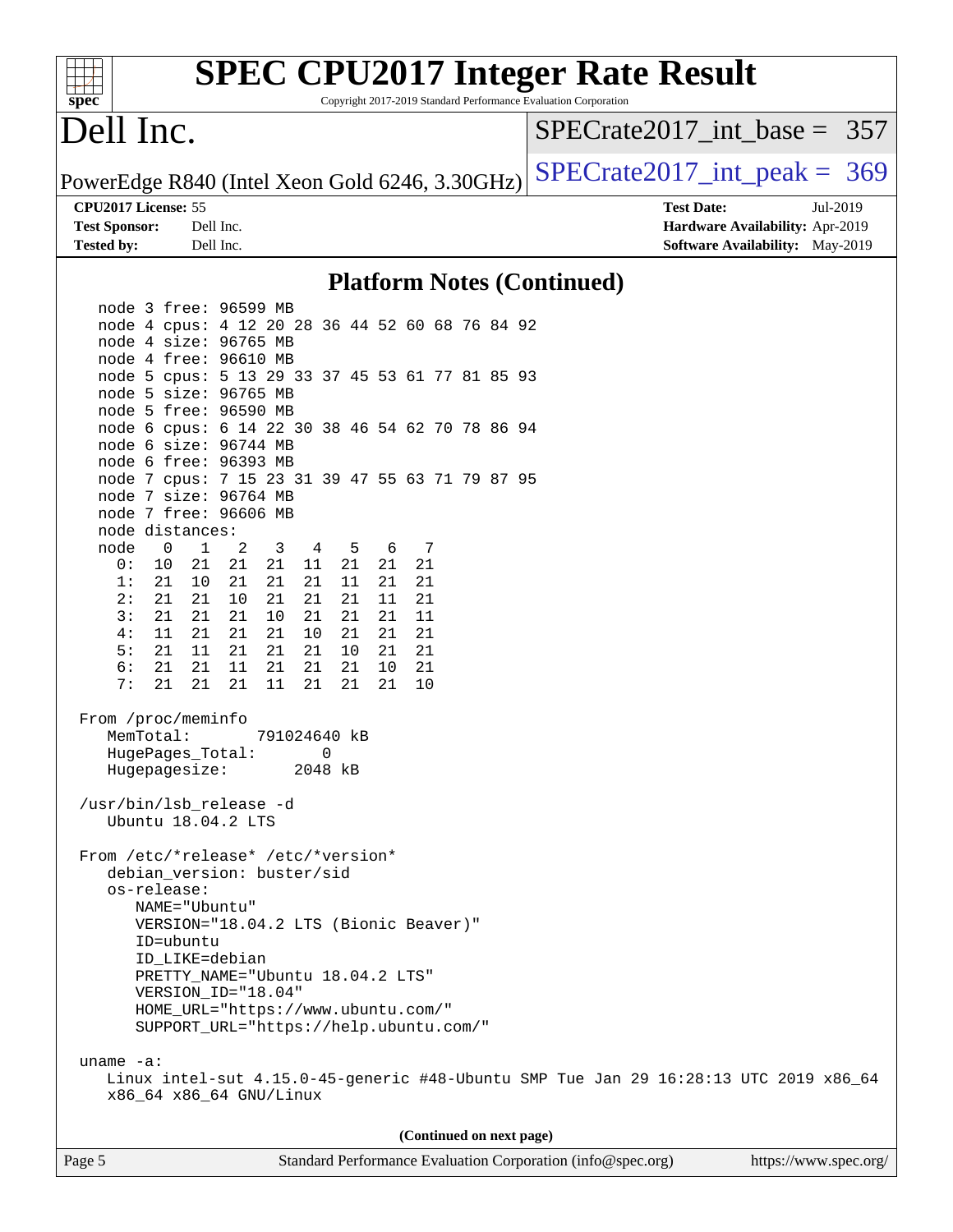| <b>SPEC CPU2017 Integer Rate Result</b><br>Copyright 2017-2019 Standard Performance Evaluation Corporation<br>$spec^*$                                                                                                                                                                                                                                                                                                                                                                 |                                 |
|----------------------------------------------------------------------------------------------------------------------------------------------------------------------------------------------------------------------------------------------------------------------------------------------------------------------------------------------------------------------------------------------------------------------------------------------------------------------------------------|---------------------------------|
| Dell Inc.                                                                                                                                                                                                                                                                                                                                                                                                                                                                              | $SPECrate2017$ int base = 357   |
| PowerEdge R840 (Intel Xeon Gold 6246, 3.30GHz)                                                                                                                                                                                                                                                                                                                                                                                                                                         | $SPECrate2017\_int\_peak = 369$ |
| CPU2017 License: 55                                                                                                                                                                                                                                                                                                                                                                                                                                                                    | <b>Test Date:</b><br>Jul-2019   |
| <b>Test Sponsor:</b><br>Dell Inc.                                                                                                                                                                                                                                                                                                                                                                                                                                                      | Hardware Availability: Apr-2019 |
| Dell Inc.<br><b>Tested by:</b>                                                                                                                                                                                                                                                                                                                                                                                                                                                         | Software Availability: May-2019 |
| <b>Platform Notes (Continued)</b>                                                                                                                                                                                                                                                                                                                                                                                                                                                      |                                 |
| Kernel self-reported vulnerability status:                                                                                                                                                                                                                                                                                                                                                                                                                                             |                                 |
| CVE-2017-5754 (Meltdown):<br>Not affected<br>CVE-2017-5753 (Spectre variant 1): Mitigation: __user pointer sanitization<br>CVE-2017-5715 (Spectre variant 2): Mitigation: Enhanced IBRS, IBPB                                                                                                                                                                                                                                                                                          |                                 |
| run-level 5 Jul 10 03:15                                                                                                                                                                                                                                                                                                                                                                                                                                                               |                                 |
| SPEC is set to: /home/cpu2017<br>Type Size Used Avail Use% Mounted on<br>Filesystem<br>/dev/sda2<br>ext4 439G<br>29G 388G<br>$7\frac{6}{9}$ /                                                                                                                                                                                                                                                                                                                                          |                                 |
| Additional information from dmidecode follows. WARNING: Use caution when you interpret<br>this section. The 'dmidecode' program reads system data which is "intended to allow<br>hardware to be accurately determined", but the intent may not be met, as there are<br>frequent changes to hardware, firmware, and the "DMTF SMBIOS" standard.<br>BIOS Dell Inc. 2.2.9 05/08/2019<br>Memory:<br>24x 00AD00B300AD HMA84GR7CJR4N-WM 32 GB 2 rank 2933<br>24x Not Specified Not Specified |                                 |
| (End of data from sysinfo program)                                                                                                                                                                                                                                                                                                                                                                                                                                                     |                                 |
| <b>Compiler Version Notes</b>                                                                                                                                                                                                                                                                                                                                                                                                                                                          |                                 |
| CC<br>$502. \text{gcc\_r}(\text{peak})$                                                                                                                                                                                                                                                                                                                                                                                                                                                |                                 |
| ________________________________<br>Intel(R) C Intel(R) 64 Compiler for applications running on IA-32, Version                                                                                                                                                                                                                                                                                                                                                                         |                                 |
| 19.0.4.227 Build 20190416                                                                                                                                                                                                                                                                                                                                                                                                                                                              |                                 |
| Copyright (C) 1985-2019 Intel Corporation. All rights reserved.                                                                                                                                                                                                                                                                                                                                                                                                                        |                                 |
|                                                                                                                                                                                                                                                                                                                                                                                                                                                                                        |                                 |
|                                                                                                                                                                                                                                                                                                                                                                                                                                                                                        |                                 |
| $500. perlbench_r(base) 502. gcc_r(base) 505. mcf_r(base, peak)$<br>CC.<br>525.x264_r(base, peak) 557.xz_r(base, peak)                                                                                                                                                                                                                                                                                                                                                                 |                                 |
| Intel(R) C Intel(R) 64 Compiler for applications running on Intel(R) 64,<br>Version 19.0.4.227 Build 20190416                                                                                                                                                                                                                                                                                                                                                                          |                                 |
| Copyright (C) 1985-2019 Intel Corporation. All rights reserved.                                                                                                                                                                                                                                                                                                                                                                                                                        |                                 |
| 500.perlbench_r(peak)<br>CC.                                                                                                                                                                                                                                                                                                                                                                                                                                                           |                                 |
|                                                                                                                                                                                                                                                                                                                                                                                                                                                                                        |                                 |
| (Continued on next page)                                                                                                                                                                                                                                                                                                                                                                                                                                                               |                                 |
| Standard Performance Evaluation Corporation (info@spec.org)<br>Page 6                                                                                                                                                                                                                                                                                                                                                                                                                  | https://www.spec.org/           |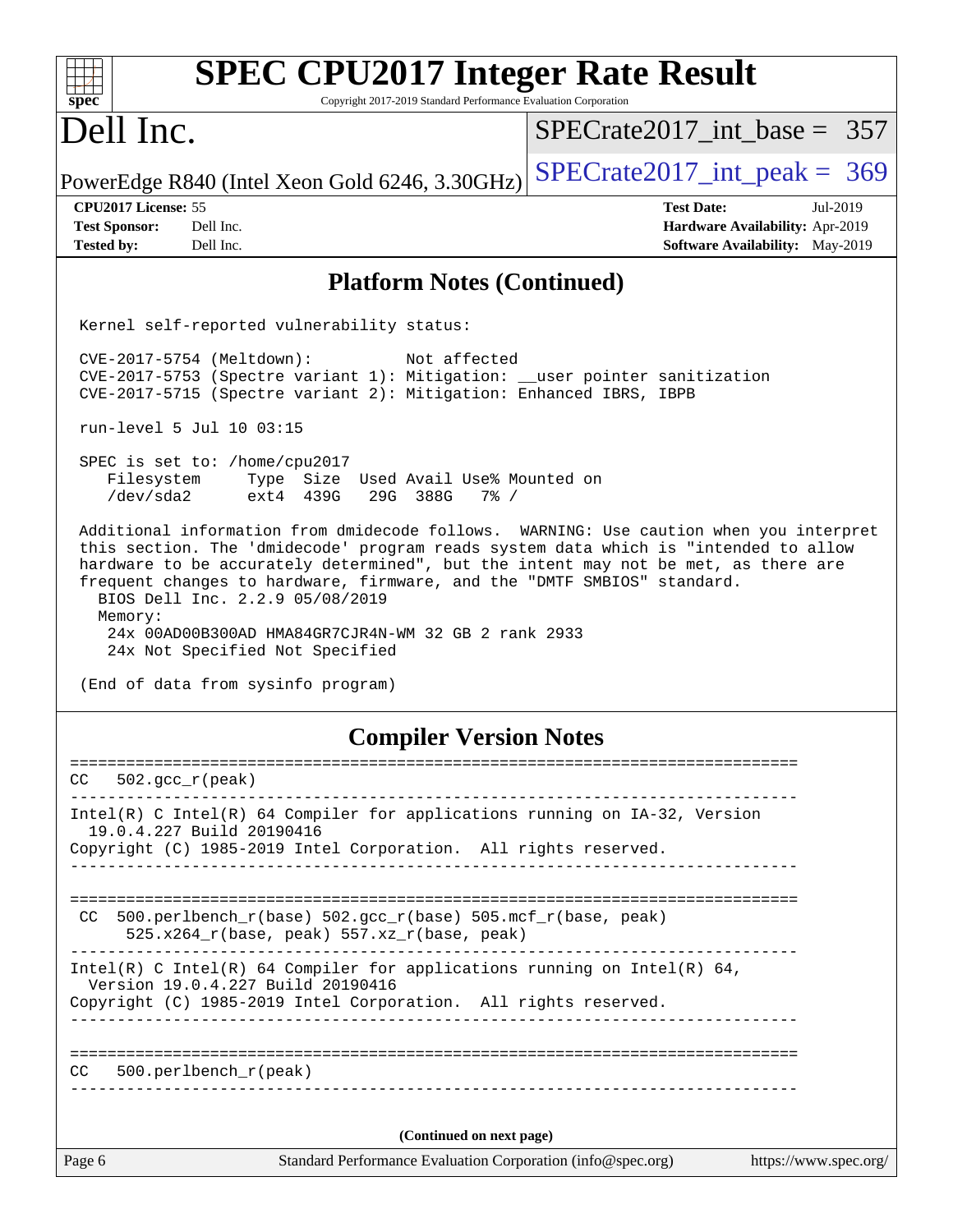| $spec^*$                                                         |                                   | <b>SPEC CPU2017 Integer Rate Result</b><br>Copyright 2017-2019 Standard Performance Evaluation Corporation                                      |                                                                                                                                                                                                                                   |                   |                                                                           |          |  |
|------------------------------------------------------------------|-----------------------------------|-------------------------------------------------------------------------------------------------------------------------------------------------|-----------------------------------------------------------------------------------------------------------------------------------------------------------------------------------------------------------------------------------|-------------------|---------------------------------------------------------------------------|----------|--|
| Dell Inc.                                                        |                                   |                                                                                                                                                 | $SPECTate2017$ int base = 357                                                                                                                                                                                                     |                   |                                                                           |          |  |
|                                                                  |                                   | PowerEdge R840 (Intel Xeon Gold 6246, 3.30GHz)                                                                                                  | $SPECTate2017\_int\_peak = 369$                                                                                                                                                                                                   |                   |                                                                           |          |  |
| CPU2017 License: 55<br><b>Test Sponsor:</b><br><b>Tested by:</b> | Dell Inc.<br>Dell Inc.            |                                                                                                                                                 |                                                                                                                                                                                                                                   | <b>Test Date:</b> | Hardware Availability: Apr-2019<br><b>Software Availability:</b> May-2019 | Jul-2019 |  |
|                                                                  |                                   | <b>Compiler Version Notes (Continued)</b>                                                                                                       |                                                                                                                                                                                                                                   |                   |                                                                           |          |  |
|                                                                  | Version 19.0.4.227 Build 20190416 | Intel(R) C Intel(R) 64 Compiler for applications running on Intel(R) 64,<br>Copyright (C) 1985-2019 Intel Corporation. All rights reserved.     |                                                                                                                                                                                                                                   |                   |                                                                           |          |  |
| $CXXC$ 523.xalancbmk $r$ (peak)                                  |                                   |                                                                                                                                                 |                                                                                                                                                                                                                                   |                   |                                                                           |          |  |
|                                                                  | 19.0.4.227 Build 20190416         | Intel(R) C++ Intel(R) 64 Compiler for applications running on IA-32, Version<br>Copyright (C) 1985-2019 Intel Corporation. All rights reserved. |                                                                                                                                                                                                                                   |                   |                                                                           |          |  |
|                                                                  | peak) 541.leela_r(base, peak)     | CXXC 520.omnetpp $r(base, peak)$ 523.xalancbmk $r(base)$ 531.deepsjeng $r(base)$ ,                                                              |                                                                                                                                                                                                                                   |                   |                                                                           |          |  |
|                                                                  | Version 19.0.4.227 Build 20190416 | Intel(R) $C++$ Intel(R) 64 Compiler for applications running on Intel(R) 64,                                                                    | $\mathbf{r}$ , and the contract of the contract of the contract of the contract of the contract of the contract of the contract of the contract of the contract of the contract of the contract of the contract of the contract o |                   |                                                                           |          |  |

Copyright (C) 1985-2019 Intel Corporation. All rights reserved. ------------------------------------------------------------------------------

|  | FC 548.exchange2 r(base, peak) |  |                                                                            |  |  |
|--|--------------------------------|--|----------------------------------------------------------------------------|--|--|
|  |                                |  | Intel(R) Fortran Intel(R) 64 Compiler for applications running on Intel(R) |  |  |

64, Version 19.0.4.227 Build 20190416

Copyright (C) 1985-2019 Intel Corporation. All rights reserved. ------------------------------------------------------------------------------

### **[Base Compiler Invocation](http://www.spec.org/auto/cpu2017/Docs/result-fields.html#BaseCompilerInvocation)**

[C benchmarks](http://www.spec.org/auto/cpu2017/Docs/result-fields.html#Cbenchmarks): [icc -m64 -std=c11](http://www.spec.org/cpu2017/results/res2019q3/cpu2017-20190722-16248.flags.html#user_CCbase_intel_icc_64bit_c11_33ee0cdaae7deeeab2a9725423ba97205ce30f63b9926c2519791662299b76a0318f32ddfffdc46587804de3178b4f9328c46fa7c2b0cd779d7a61945c91cd35)

[C++ benchmarks:](http://www.spec.org/auto/cpu2017/Docs/result-fields.html#CXXbenchmarks) [icpc -m64](http://www.spec.org/cpu2017/results/res2019q3/cpu2017-20190722-16248.flags.html#user_CXXbase_intel_icpc_64bit_4ecb2543ae3f1412ef961e0650ca070fec7b7afdcd6ed48761b84423119d1bf6bdf5cad15b44d48e7256388bc77273b966e5eb805aefd121eb22e9299b2ec9d9)

[Fortran benchmarks](http://www.spec.org/auto/cpu2017/Docs/result-fields.html#Fortranbenchmarks): [ifort -m64](http://www.spec.org/cpu2017/results/res2019q3/cpu2017-20190722-16248.flags.html#user_FCbase_intel_ifort_64bit_24f2bb282fbaeffd6157abe4f878425411749daecae9a33200eee2bee2fe76f3b89351d69a8130dd5949958ce389cf37ff59a95e7a40d588e8d3a57e0c3fd751)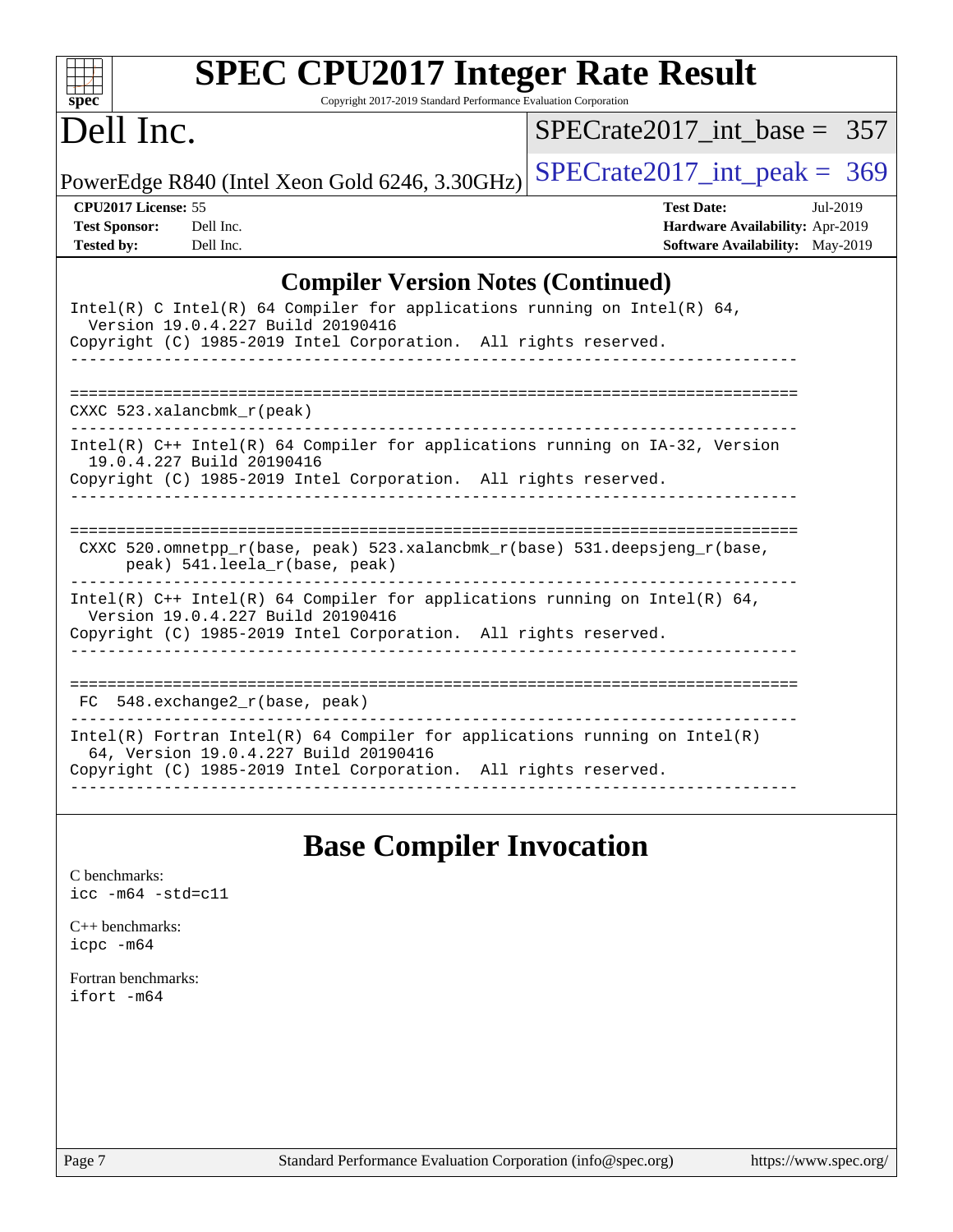

# **[SPEC CPU2017 Integer Rate Result](http://www.spec.org/auto/cpu2017/Docs/result-fields.html#SPECCPU2017IntegerRateResult)**

Copyright 2017-2019 Standard Performance Evaluation Corporation

## Dell Inc.

[SPECrate2017\\_int\\_base =](http://www.spec.org/auto/cpu2017/Docs/result-fields.html#SPECrate2017intbase) 357

PowerEdge R840 (Intel Xeon Gold 6246, 3.30GHz)  $\text{SPECrate}2017\_int\_peak = 369$ 

**[Test Sponsor:](http://www.spec.org/auto/cpu2017/Docs/result-fields.html#TestSponsor)** Dell Inc. **[Hardware Availability:](http://www.spec.org/auto/cpu2017/Docs/result-fields.html#HardwareAvailability)** Apr-2019 **[Tested by:](http://www.spec.org/auto/cpu2017/Docs/result-fields.html#Testedby)** Dell Inc. **[Software Availability:](http://www.spec.org/auto/cpu2017/Docs/result-fields.html#SoftwareAvailability)** May-2019

**[CPU2017 License:](http://www.spec.org/auto/cpu2017/Docs/result-fields.html#CPU2017License)** 55 **[Test Date:](http://www.spec.org/auto/cpu2017/Docs/result-fields.html#TestDate)** Jul-2019

**[Base Portability Flags](http://www.spec.org/auto/cpu2017/Docs/result-fields.html#BasePortabilityFlags)**

 500.perlbench\_r: [-DSPEC\\_LP64](http://www.spec.org/cpu2017/results/res2019q3/cpu2017-20190722-16248.flags.html#b500.perlbench_r_basePORTABILITY_DSPEC_LP64) [-DSPEC\\_LINUX\\_X64](http://www.spec.org/cpu2017/results/res2019q3/cpu2017-20190722-16248.flags.html#b500.perlbench_r_baseCPORTABILITY_DSPEC_LINUX_X64) 502.gcc\_r: [-DSPEC\\_LP64](http://www.spec.org/cpu2017/results/res2019q3/cpu2017-20190722-16248.flags.html#suite_basePORTABILITY502_gcc_r_DSPEC_LP64) 505.mcf\_r: [-DSPEC\\_LP64](http://www.spec.org/cpu2017/results/res2019q3/cpu2017-20190722-16248.flags.html#suite_basePORTABILITY505_mcf_r_DSPEC_LP64) 520.omnetpp\_r: [-DSPEC\\_LP64](http://www.spec.org/cpu2017/results/res2019q3/cpu2017-20190722-16248.flags.html#suite_basePORTABILITY520_omnetpp_r_DSPEC_LP64) 523.xalancbmk\_r: [-DSPEC\\_LP64](http://www.spec.org/cpu2017/results/res2019q3/cpu2017-20190722-16248.flags.html#suite_basePORTABILITY523_xalancbmk_r_DSPEC_LP64) [-DSPEC\\_LINUX](http://www.spec.org/cpu2017/results/res2019q3/cpu2017-20190722-16248.flags.html#b523.xalancbmk_r_baseCXXPORTABILITY_DSPEC_LINUX) 525.x264\_r: [-DSPEC\\_LP64](http://www.spec.org/cpu2017/results/res2019q3/cpu2017-20190722-16248.flags.html#suite_basePORTABILITY525_x264_r_DSPEC_LP64) 531.deepsjeng\_r: [-DSPEC\\_LP64](http://www.spec.org/cpu2017/results/res2019q3/cpu2017-20190722-16248.flags.html#suite_basePORTABILITY531_deepsjeng_r_DSPEC_LP64) 541.leela\_r: [-DSPEC\\_LP64](http://www.spec.org/cpu2017/results/res2019q3/cpu2017-20190722-16248.flags.html#suite_basePORTABILITY541_leela_r_DSPEC_LP64) 548.exchange2\_r: [-DSPEC\\_LP64](http://www.spec.org/cpu2017/results/res2019q3/cpu2017-20190722-16248.flags.html#suite_basePORTABILITY548_exchange2_r_DSPEC_LP64) 557.xz\_r: [-DSPEC\\_LP64](http://www.spec.org/cpu2017/results/res2019q3/cpu2017-20190722-16248.flags.html#suite_basePORTABILITY557_xz_r_DSPEC_LP64)

### **[Base Optimization Flags](http://www.spec.org/auto/cpu2017/Docs/result-fields.html#BaseOptimizationFlags)**

#### [C benchmarks](http://www.spec.org/auto/cpu2017/Docs/result-fields.html#Cbenchmarks):

[-Wl,-z,muldefs](http://www.spec.org/cpu2017/results/res2019q3/cpu2017-20190722-16248.flags.html#user_CCbase_link_force_multiple1_b4cbdb97b34bdee9ceefcfe54f4c8ea74255f0b02a4b23e853cdb0e18eb4525ac79b5a88067c842dd0ee6996c24547a27a4b99331201badda8798ef8a743f577) [-xCORE-AVX512](http://www.spec.org/cpu2017/results/res2019q3/cpu2017-20190722-16248.flags.html#user_CCbase_f-xCORE-AVX512) [-ipo](http://www.spec.org/cpu2017/results/res2019q3/cpu2017-20190722-16248.flags.html#user_CCbase_f-ipo) [-O3](http://www.spec.org/cpu2017/results/res2019q3/cpu2017-20190722-16248.flags.html#user_CCbase_f-O3) [-no-prec-div](http://www.spec.org/cpu2017/results/res2019q3/cpu2017-20190722-16248.flags.html#user_CCbase_f-no-prec-div) [-qopt-mem-layout-trans=4](http://www.spec.org/cpu2017/results/res2019q3/cpu2017-20190722-16248.flags.html#user_CCbase_f-qopt-mem-layout-trans_fa39e755916c150a61361b7846f310bcdf6f04e385ef281cadf3647acec3f0ae266d1a1d22d972a7087a248fd4e6ca390a3634700869573d231a252c784941a8) [-L/usr/local/IntelCompiler19/compilers\\_and\\_libraries\\_2019.4.227/linux/compiler/lib/intel64](http://www.spec.org/cpu2017/results/res2019q3/cpu2017-20190722-16248.flags.html#user_CCbase_qkmalloc_link_0ffe0cb02c68ef1b443a077c7888c10c67ca0d1dd7138472156f06a085bbad385f78d49618ad55dca9db3b1608e84afc2f69b4003b1d1ca498a9fc1462ccefda) [-lqkmalloc](http://www.spec.org/cpu2017/results/res2019q3/cpu2017-20190722-16248.flags.html#user_CCbase_qkmalloc_link_lib_79a818439969f771c6bc311cfd333c00fc099dad35c030f5aab9dda831713d2015205805422f83de8875488a2991c0a156aaa600e1f9138f8fc37004abc96dc5)

#### [C++ benchmarks](http://www.spec.org/auto/cpu2017/Docs/result-fields.html#CXXbenchmarks):

[-Wl,-z,muldefs](http://www.spec.org/cpu2017/results/res2019q3/cpu2017-20190722-16248.flags.html#user_CXXbase_link_force_multiple1_b4cbdb97b34bdee9ceefcfe54f4c8ea74255f0b02a4b23e853cdb0e18eb4525ac79b5a88067c842dd0ee6996c24547a27a4b99331201badda8798ef8a743f577) [-xCORE-AVX512](http://www.spec.org/cpu2017/results/res2019q3/cpu2017-20190722-16248.flags.html#user_CXXbase_f-xCORE-AVX512) [-ipo](http://www.spec.org/cpu2017/results/res2019q3/cpu2017-20190722-16248.flags.html#user_CXXbase_f-ipo) [-O3](http://www.spec.org/cpu2017/results/res2019q3/cpu2017-20190722-16248.flags.html#user_CXXbase_f-O3) [-no-prec-div](http://www.spec.org/cpu2017/results/res2019q3/cpu2017-20190722-16248.flags.html#user_CXXbase_f-no-prec-div)

[-qopt-mem-layout-trans=4](http://www.spec.org/cpu2017/results/res2019q3/cpu2017-20190722-16248.flags.html#user_CXXbase_f-qopt-mem-layout-trans_fa39e755916c150a61361b7846f310bcdf6f04e385ef281cadf3647acec3f0ae266d1a1d22d972a7087a248fd4e6ca390a3634700869573d231a252c784941a8)

[-L/usr/local/IntelCompiler19/compilers\\_and\\_libraries\\_2019.4.227/linux/compiler/lib/intel64](http://www.spec.org/cpu2017/results/res2019q3/cpu2017-20190722-16248.flags.html#user_CXXbase_qkmalloc_link_0ffe0cb02c68ef1b443a077c7888c10c67ca0d1dd7138472156f06a085bbad385f78d49618ad55dca9db3b1608e84afc2f69b4003b1d1ca498a9fc1462ccefda) [-lqkmalloc](http://www.spec.org/cpu2017/results/res2019q3/cpu2017-20190722-16248.flags.html#user_CXXbase_qkmalloc_link_lib_79a818439969f771c6bc311cfd333c00fc099dad35c030f5aab9dda831713d2015205805422f83de8875488a2991c0a156aaa600e1f9138f8fc37004abc96dc5)

#### [Fortran benchmarks](http://www.spec.org/auto/cpu2017/Docs/result-fields.html#Fortranbenchmarks):

[-Wl,-z,muldefs](http://www.spec.org/cpu2017/results/res2019q3/cpu2017-20190722-16248.flags.html#user_FCbase_link_force_multiple1_b4cbdb97b34bdee9ceefcfe54f4c8ea74255f0b02a4b23e853cdb0e18eb4525ac79b5a88067c842dd0ee6996c24547a27a4b99331201badda8798ef8a743f577) [-xCORE-AVX512](http://www.spec.org/cpu2017/results/res2019q3/cpu2017-20190722-16248.flags.html#user_FCbase_f-xCORE-AVX512) [-ipo](http://www.spec.org/cpu2017/results/res2019q3/cpu2017-20190722-16248.flags.html#user_FCbase_f-ipo) [-O3](http://www.spec.org/cpu2017/results/res2019q3/cpu2017-20190722-16248.flags.html#user_FCbase_f-O3) [-no-prec-div](http://www.spec.org/cpu2017/results/res2019q3/cpu2017-20190722-16248.flags.html#user_FCbase_f-no-prec-div) [-qopt-mem-layout-trans=4](http://www.spec.org/cpu2017/results/res2019q3/cpu2017-20190722-16248.flags.html#user_FCbase_f-qopt-mem-layout-trans_fa39e755916c150a61361b7846f310bcdf6f04e385ef281cadf3647acec3f0ae266d1a1d22d972a7087a248fd4e6ca390a3634700869573d231a252c784941a8) [-nostandard-realloc-lhs](http://www.spec.org/cpu2017/results/res2019q3/cpu2017-20190722-16248.flags.html#user_FCbase_f_2003_std_realloc_82b4557e90729c0f113870c07e44d33d6f5a304b4f63d4c15d2d0f1fab99f5daaed73bdb9275d9ae411527f28b936061aa8b9c8f2d63842963b95c9dd6426b8a) [-align array32byte](http://www.spec.org/cpu2017/results/res2019q3/cpu2017-20190722-16248.flags.html#user_FCbase_align_array32byte_b982fe038af199962ba9a80c053b8342c548c85b40b8e86eb3cc33dee0d7986a4af373ac2d51c3f7cf710a18d62fdce2948f201cd044323541f22fc0fffc51b6) [-L/usr/local/IntelCompiler19/compilers\\_and\\_libraries\\_2019.4.227/linux/compiler/lib/intel64](http://www.spec.org/cpu2017/results/res2019q3/cpu2017-20190722-16248.flags.html#user_FCbase_qkmalloc_link_0ffe0cb02c68ef1b443a077c7888c10c67ca0d1dd7138472156f06a085bbad385f78d49618ad55dca9db3b1608e84afc2f69b4003b1d1ca498a9fc1462ccefda) [-lqkmalloc](http://www.spec.org/cpu2017/results/res2019q3/cpu2017-20190722-16248.flags.html#user_FCbase_qkmalloc_link_lib_79a818439969f771c6bc311cfd333c00fc099dad35c030f5aab9dda831713d2015205805422f83de8875488a2991c0a156aaa600e1f9138f8fc37004abc96dc5)

### **[Peak Compiler Invocation](http://www.spec.org/auto/cpu2017/Docs/result-fields.html#PeakCompilerInvocation)**

[C benchmarks \(except as noted below\)](http://www.spec.org/auto/cpu2017/Docs/result-fields.html#Cbenchmarksexceptasnotedbelow): [icc -m64 -std=c11](http://www.spec.org/cpu2017/results/res2019q3/cpu2017-20190722-16248.flags.html#user_CCpeak_intel_icc_64bit_c11_33ee0cdaae7deeeab2a9725423ba97205ce30f63b9926c2519791662299b76a0318f32ddfffdc46587804de3178b4f9328c46fa7c2b0cd779d7a61945c91cd35)

 502.gcc\_r: [icc -m32 -std=c11 -L/usr/local/IntelCompiler19/compilers\\_and\\_libraries\\_2019.4.227/linux/compiler/lib/ia32\\_lin](http://www.spec.org/cpu2017/results/res2019q3/cpu2017-20190722-16248.flags.html#user_peakCCLD502_gcc_r_intel_icc_38a193a897536fa645efb1dc6ac2bea2bddbbe56f130e144a606d1b2649003f27c79f8814020c1f9355cbbf0d7ab0d194a7a979ee1e2a95641bbb8cf571aac7b) [C++ benchmarks \(except as noted below\)](http://www.spec.org/auto/cpu2017/Docs/result-fields.html#CXXbenchmarksexceptasnotedbelow):

[icpc -m64](http://www.spec.org/cpu2017/results/res2019q3/cpu2017-20190722-16248.flags.html#user_CXXpeak_intel_icpc_64bit_4ecb2543ae3f1412ef961e0650ca070fec7b7afdcd6ed48761b84423119d1bf6bdf5cad15b44d48e7256388bc77273b966e5eb805aefd121eb22e9299b2ec9d9)

**(Continued on next page)**

Page 8 Standard Performance Evaluation Corporation [\(info@spec.org\)](mailto:info@spec.org) <https://www.spec.org/>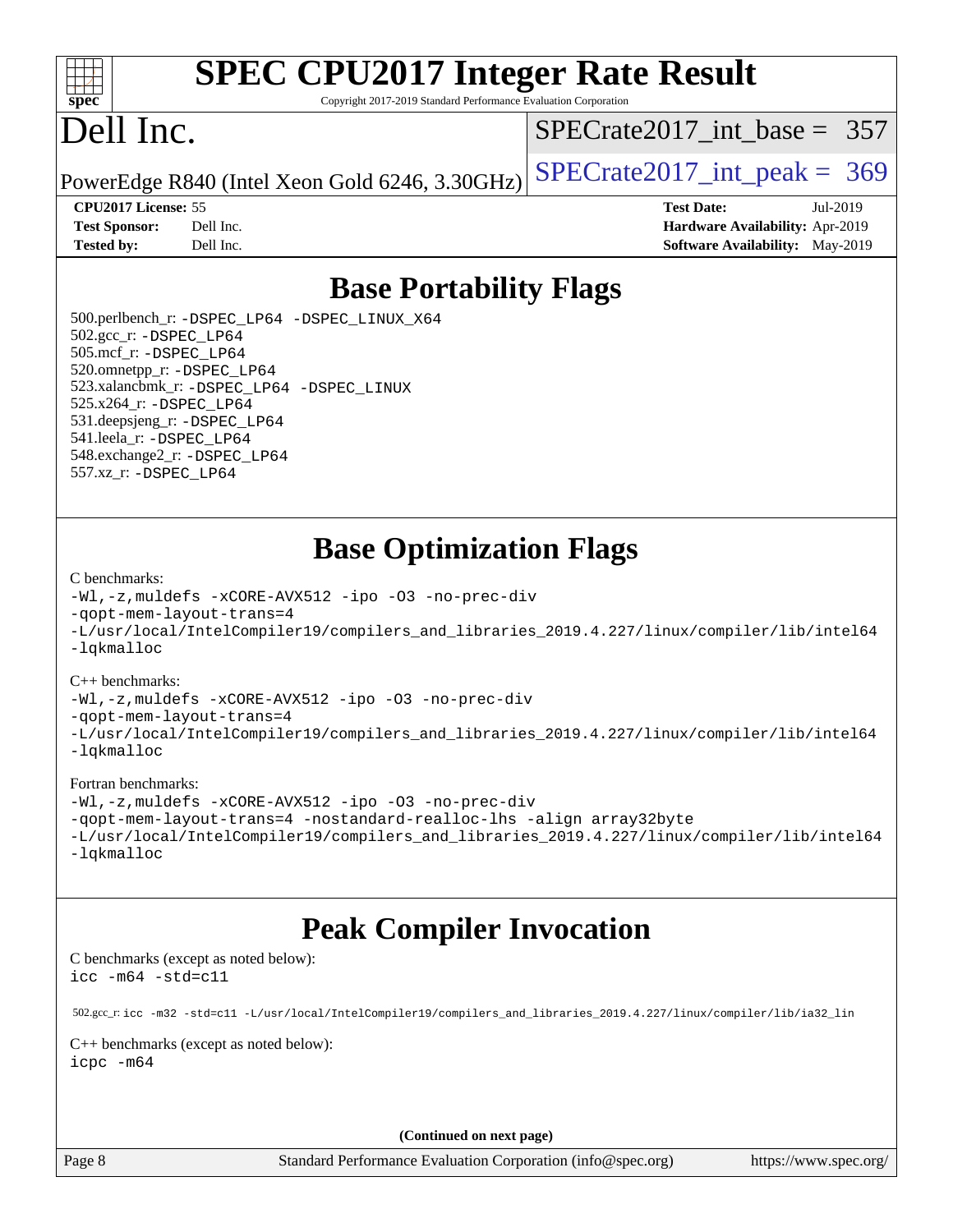

# **[SPEC CPU2017 Integer Rate Result](http://www.spec.org/auto/cpu2017/Docs/result-fields.html#SPECCPU2017IntegerRateResult)**

Copyright 2017-2019 Standard Performance Evaluation Corporation

## Dell Inc.

[SPECrate2017\\_int\\_base =](http://www.spec.org/auto/cpu2017/Docs/result-fields.html#SPECrate2017intbase) 357

PowerEdge R840 (Intel Xeon Gold 6246, 3.30GHz)  $SPECrate2017\_int\_peak = 369$ 

**[CPU2017 License:](http://www.spec.org/auto/cpu2017/Docs/result-fields.html#CPU2017License)** 55 **[Test Date:](http://www.spec.org/auto/cpu2017/Docs/result-fields.html#TestDate)** Jul-2019 **[Test Sponsor:](http://www.spec.org/auto/cpu2017/Docs/result-fields.html#TestSponsor)** Dell Inc. **[Hardware Availability:](http://www.spec.org/auto/cpu2017/Docs/result-fields.html#HardwareAvailability)** Apr-2019 **[Tested by:](http://www.spec.org/auto/cpu2017/Docs/result-fields.html#Testedby)** Dell Inc. Dell Inc. **[Software Availability:](http://www.spec.org/auto/cpu2017/Docs/result-fields.html#SoftwareAvailability)** May-2019

### **[Peak Compiler Invocation \(Continued\)](http://www.spec.org/auto/cpu2017/Docs/result-fields.html#PeakCompilerInvocation)**

523.xalancbmk\_r: [icpc -m32 -L/usr/local/IntelCompiler19/compilers\\_and\\_libraries\\_2019.4.227/linux/compiler/lib/ia32\\_lin](http://www.spec.org/cpu2017/results/res2019q3/cpu2017-20190722-16248.flags.html#user_peakCXXLD523_xalancbmk_r_intel_icpc_840f965b38320ad10acba6032d6ca4c816e722c432c250f3408feae347068ba449f694544a48cf12cd3bde3495e328e6747ab0f629c2925d3062e2ee144af951)

[Fortran benchmarks](http://www.spec.org/auto/cpu2017/Docs/result-fields.html#Fortranbenchmarks):

[ifort -m64](http://www.spec.org/cpu2017/results/res2019q3/cpu2017-20190722-16248.flags.html#user_FCpeak_intel_ifort_64bit_24f2bb282fbaeffd6157abe4f878425411749daecae9a33200eee2bee2fe76f3b89351d69a8130dd5949958ce389cf37ff59a95e7a40d588e8d3a57e0c3fd751)

### **[Peak Portability Flags](http://www.spec.org/auto/cpu2017/Docs/result-fields.html#PeakPortabilityFlags)**

 500.perlbench\_r: [-DSPEC\\_LP64](http://www.spec.org/cpu2017/results/res2019q3/cpu2017-20190722-16248.flags.html#b500.perlbench_r_peakPORTABILITY_DSPEC_LP64) [-DSPEC\\_LINUX\\_X64](http://www.spec.org/cpu2017/results/res2019q3/cpu2017-20190722-16248.flags.html#b500.perlbench_r_peakCPORTABILITY_DSPEC_LINUX_X64) 502.gcc\_r: [-D\\_FILE\\_OFFSET\\_BITS=64](http://www.spec.org/cpu2017/results/res2019q3/cpu2017-20190722-16248.flags.html#user_peakPORTABILITY502_gcc_r_file_offset_bits_64_5ae949a99b284ddf4e95728d47cb0843d81b2eb0e18bdfe74bbf0f61d0b064f4bda2f10ea5eb90e1dcab0e84dbc592acfc5018bc955c18609f94ddb8d550002c) 505.mcf\_r: [-DSPEC\\_LP64](http://www.spec.org/cpu2017/results/res2019q3/cpu2017-20190722-16248.flags.html#suite_peakPORTABILITY505_mcf_r_DSPEC_LP64) 520.omnetpp\_r: [-DSPEC\\_LP64](http://www.spec.org/cpu2017/results/res2019q3/cpu2017-20190722-16248.flags.html#suite_peakPORTABILITY520_omnetpp_r_DSPEC_LP64) 523.xalancbmk\_r: [-D\\_FILE\\_OFFSET\\_BITS=64](http://www.spec.org/cpu2017/results/res2019q3/cpu2017-20190722-16248.flags.html#user_peakPORTABILITY523_xalancbmk_r_file_offset_bits_64_5ae949a99b284ddf4e95728d47cb0843d81b2eb0e18bdfe74bbf0f61d0b064f4bda2f10ea5eb90e1dcab0e84dbc592acfc5018bc955c18609f94ddb8d550002c) [-DSPEC\\_LINUX](http://www.spec.org/cpu2017/results/res2019q3/cpu2017-20190722-16248.flags.html#b523.xalancbmk_r_peakCXXPORTABILITY_DSPEC_LINUX) 525.x264\_r: [-DSPEC\\_LP64](http://www.spec.org/cpu2017/results/res2019q3/cpu2017-20190722-16248.flags.html#suite_peakPORTABILITY525_x264_r_DSPEC_LP64) 531.deepsjeng\_r: [-DSPEC\\_LP64](http://www.spec.org/cpu2017/results/res2019q3/cpu2017-20190722-16248.flags.html#suite_peakPORTABILITY531_deepsjeng_r_DSPEC_LP64) 541.leela\_r: [-DSPEC\\_LP64](http://www.spec.org/cpu2017/results/res2019q3/cpu2017-20190722-16248.flags.html#suite_peakPORTABILITY541_leela_r_DSPEC_LP64) 548.exchange2\_r: [-DSPEC\\_LP64](http://www.spec.org/cpu2017/results/res2019q3/cpu2017-20190722-16248.flags.html#suite_peakPORTABILITY548_exchange2_r_DSPEC_LP64) 557.xz\_r: [-DSPEC\\_LP64](http://www.spec.org/cpu2017/results/res2019q3/cpu2017-20190722-16248.flags.html#suite_peakPORTABILITY557_xz_r_DSPEC_LP64)

### **[Peak Optimization Flags](http://www.spec.org/auto/cpu2017/Docs/result-fields.html#PeakOptimizationFlags)**

[C benchmarks](http://www.spec.org/auto/cpu2017/Docs/result-fields.html#Cbenchmarks):

```
 500.perlbench_r: -Wl,-z,muldefs -prof-gen(pass 1) -prof-use(pass 2) -ipo
-xCORE-AVX512 -O3 -no-prec-div -qopt-mem-layout-trans=4
-fno-strict-overflow
-L/usr/local/IntelCompiler19/compilers_and_libraries_2019.4.227/linux/compiler/lib/intel64
-lqkmalloc
 502.gcc_r: -Wl,-z,muldefs -prof-gen(pass 1) -prof-use(pass 2) -ipo
-xCORE-AVX512 -O3 -no-prec-div -qopt-mem-layout-trans=4
-L/usr/local/je5.0.1-32/lib -ljemalloc
 505.mcf_r: -Wl,-z,muldefs -xCORE-AVX512 -ipo -O3 -no-prec-div
-qopt-mem-layout-trans=4
-L/usr/local/IntelCompiler19/compilers_and_libraries_2019.4.227/linux/compiler/lib/intel64
-lqkmalloc
 525.x264_r: -Wl,-z,muldefs -xCORE-AVX512 -ipo -O3 -no-prec-div
-qopt-mem-layout-trans=4 -fno-alias
-L/usr/local/IntelCompiler19/compilers_and_libraries_2019.4.227/linux/compiler/lib/intel64
-lqkmalloc
```
**(Continued on next page)**

| Page 9 | Standard Performance Evaluation Corporation (info@spec.org) | https://www.spec.org/ |
|--------|-------------------------------------------------------------|-----------------------|
|--------|-------------------------------------------------------------|-----------------------|